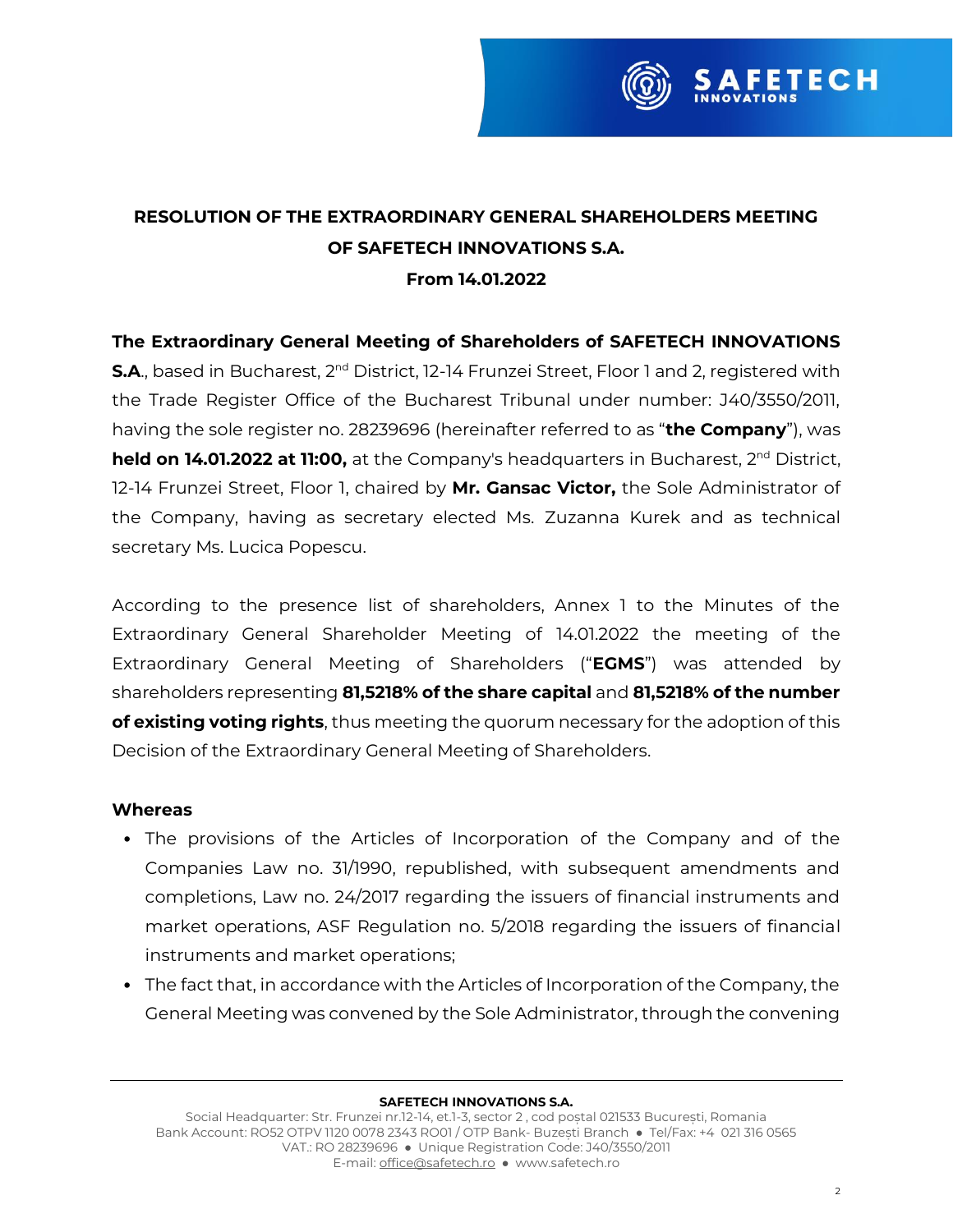

- The fact that, at the EGMS meeting of 14.01.2022 were present only the shareholders who held this quality until the reference date of **05.01.2022**, inclusive;
- The fact that, during the EGMS meeting, the minutes were drawn up containing all the debates, objections and votes of the present shareholders and which was the basis for issuing this Decision of the Extraordinary General Meeting, in accordance with the Articles of Incorporation;
- The fact that all the conditions provided by the Articles of Incorporation have been met;

### **The agenda related to the EGMS meeting of 14.01.2022**

- **I.** Approval of the setting up a new company in United Arab Emirates
- **II.** Setting forth for the above capital increase operation, of the registration date and of the ex-date date
- **III.** Authorization and empowerment of the Sole Director of the Company.

# **The Shareholders present or represented, confirming the above-mentioned agenda, have enacted the following decisions:**

### **Decision no. 1**

### **Approval of setting up a new company**

**In the presence of shareholders representing 81,5218%, (12.737.786 shares) of the share capital and 81,5218% (12.737.786 voting rights) of the total voting rights, with the affirmative vote of the shareholders representing 99,8864 % (12.723.312 votes) from the votes of the present shareholders, represented or who expressed their vote by correspondence, with the negative vote of the shareholders representing 0,0108% (1.375 votes) from the votes of the present, represented shareholders or who expressed their vote by correspondence (there being 0 abstentions and 13.099 unexpressed votes):**

#### **SAFETECH INNOVATIONS S.A.**

Social Headquarter: Str. Frunzei nr.12-14, et.1-3, sector 2, cod postal 021533 București, Romania Bank Account: RO52 OTPV 1120 0078 2343 RO01 / OTP Bank- Buzesti Branch • Tel/Fax: +4 021 316 0565 VAT.: RO 28239696 Ɣ Unique Registration Code: J40/3550/2011 E-mail[: office@safetech.ro](mailto:office@safetech.ro) • www.safetech.ro

**FETECH**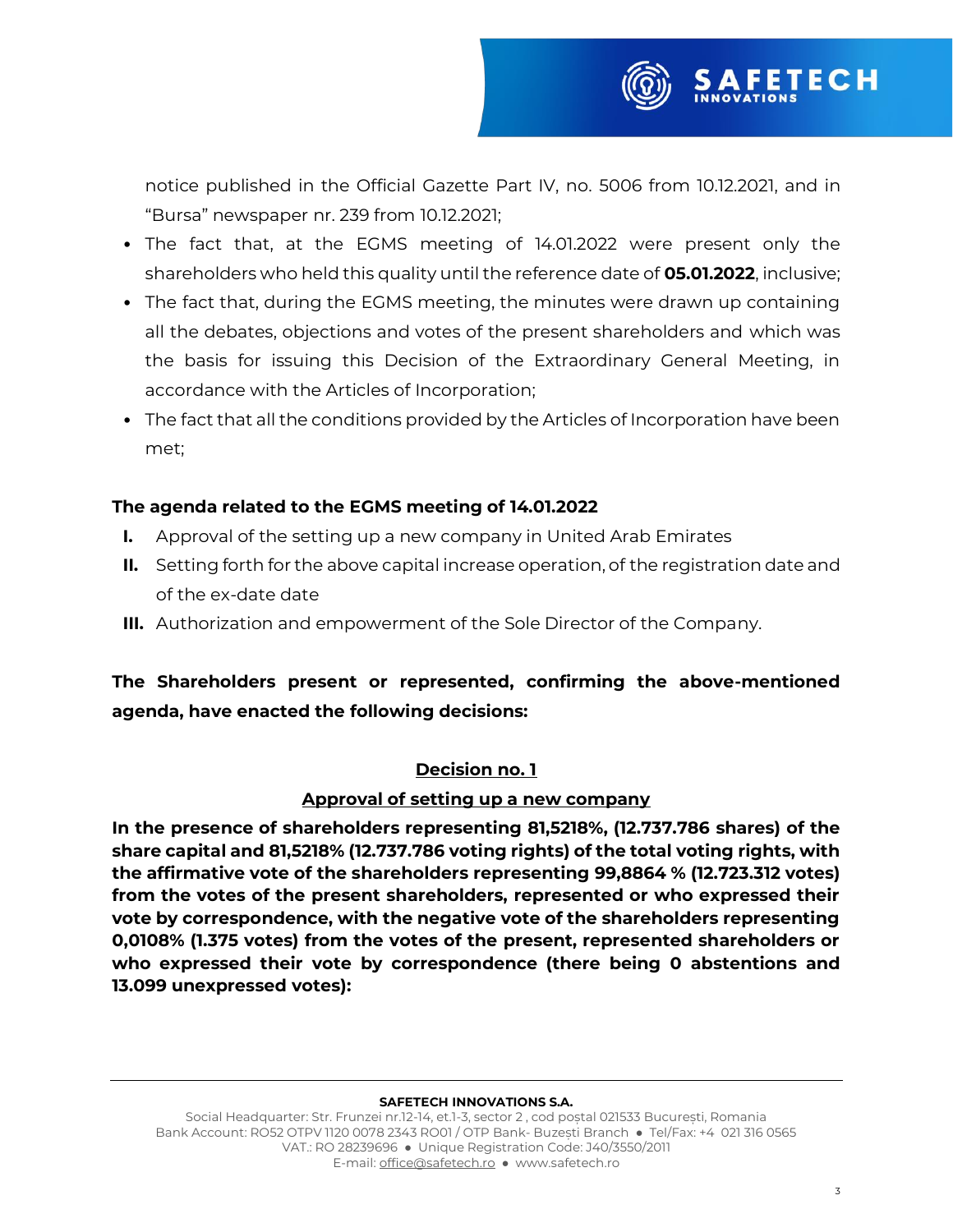

**Approved** setting up a new company, partially owned by Safetech Innovations S.A., as an associate with a **49%** share capital ownership, with the aim of expanding the company's activity abroad, as follows:

The company will be set up in the **United Arab Emirates** as a limited liability company that will operate in accordance with the legislation of the **United Arab Emirates** and will be based in **Floor 1, Corniche View Tower\Invest Bank Building, Istiqlal street, Abu Dhabi, United Arab Emirates.**

Under the conditions imposed by the legislation of the United Arab Emirates, Safetech Innovations SA will hold a **49%** ownership in the share capital of the newly established company, and the remaining **51**% of the share capital will be owned by the company registered in United Arab Emirates, **GreenGate Co. General Trading and Commercial Agencies - Sole Proprietorship LLC - represented by H.E. DR. Mubarak Hamad Marzouq Alameri as Chief Executive Officer.**

# **Decision no. 2**

# **Setting forth the registration date and ex-date**

**In the presence of shareholders representing 81,5295%, (12.738.986 shares) of the share capital and 81,5295%, (12.738.986 voting rights) of the total voting rights, with the affirmative vote of the shareholders representing 99,8786% (12.723.526 votes) from the votes of the present shareholders, represented or who expressed their vote by correspondence, with the negative vote of the shareholders representing 0,0091% (1.161votes) from the votes of the present, represented shareholders or who expressed their vote by correspondence (there being 0 abstentions and 14.299 unexpressed votes):**

**Approved** setting forth, for the Decision no. 1 above, the **registration date for: 15.02.2022** and **the ex-date for**: **14.02.2022.**

# **Decision no. 3 Authorization and empowerment of the Sole Director**

**In the presence of shareholders representing 81,5295%, (12.738.986 shares) of the share capital and 81,5295%, (12.738.986 voting rights) of the total voting rights, with the affirmative vote of the shareholders representing 99,8897% (12.724.937**

#### **SAFETECH INNOVATIONS S.A.**